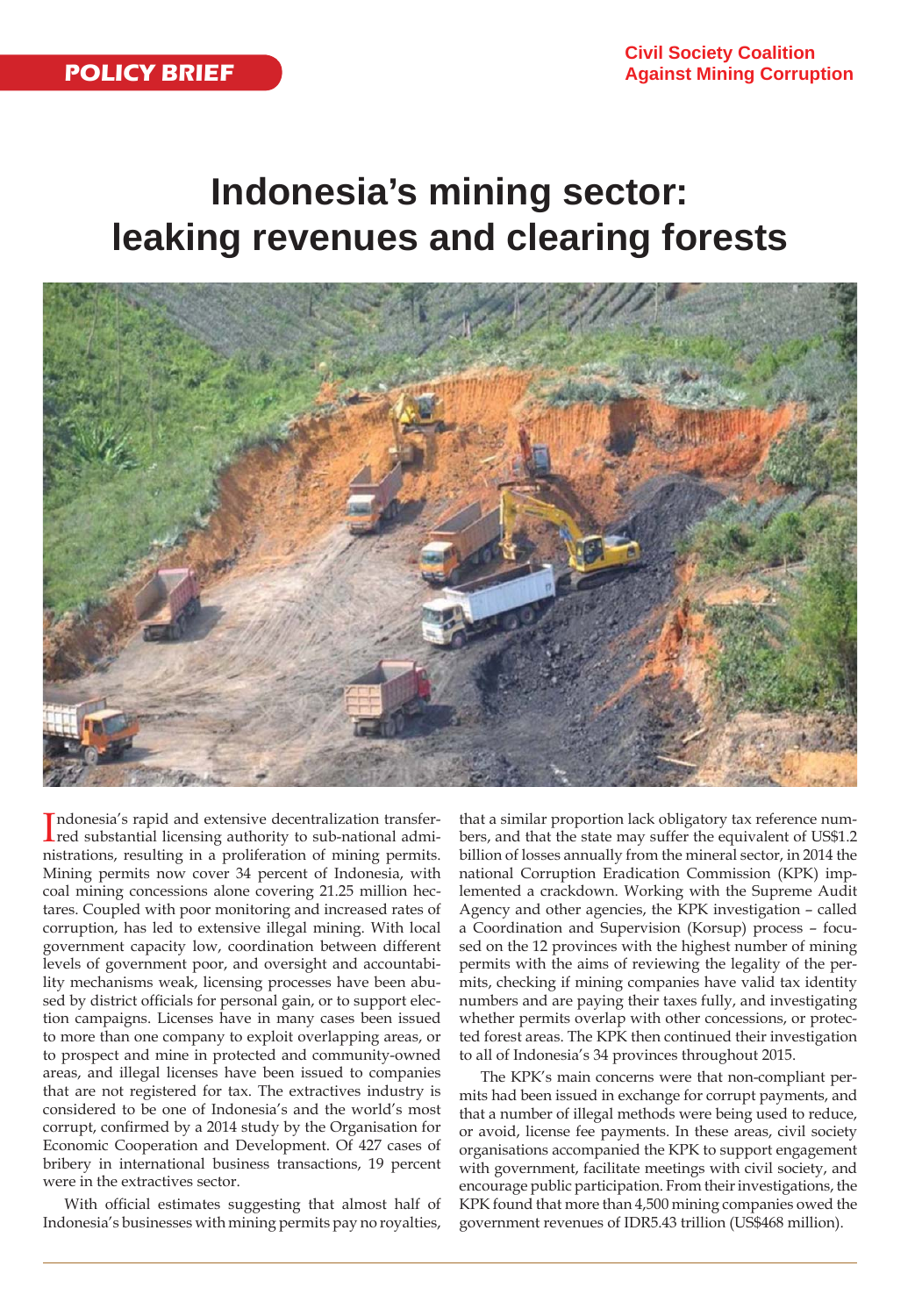Civil society organisations have conducted their own investigations into the extractives industry in 26 provinces – Aceh, Bangka-Belitung, Banten, Bengkulu, Central Kalimantan, Central Sulawesi, East/North Kalimantan, Jambi, Java (West, Central, Yogyakarta, and East), Lampung, Maluku, North Maluku, North Sumatra, Papua, Riau, Riau Islands, South Kalimantan, South Sulawesi, Southeast Sulawesi, South Sumatra, West Kalimantan, West Papua, and West Sumatra – where cases of suspected corruption, legal violations and subsequent state loss have been reported by community members, to ensure that the damaging environmental and social impacts from mining does not continue to outweigh the benefits to the state and local communities. The findings from these investigations were provided to the KPK in their meetings with local and provincial governments in each of the provinces investigated, and are summarized in this paper. The data and findings outlined in this paper is the result of the work of more than 50 civil society organisations from across Indonesia.

## **Neither clean nor clear: basic administrative requirements not met**

In order to operate legally, mining operators in Indonesia are required to meet requirements set by the central government. Called clean and clear standards, operators must prove that they have no outstanding royalty and other tax debts, they have fulfilled exploration and environmental commitments, have no property delineation issues and have obtained forestry permits. The KPK's investigations revealed that very few operators fulfil clean and clear requirements – in Kalimantan alone, only half of all mining permits issued across the island have clean and clear status; that is from a total of 3,836 IUP, only 1,514 IUP had clean and clear certification. Of all types of mining, coal mining is the worst. 78 percent of coal permits in Kalimantan are not clean and clear.

The Directorate General of Energy and Mineral Resources stated in 2014 that 2,476 permits, or 77 percent, of Indonesia's mining operations had administrative problems, such as incomplete identification or business registration documents. Such problems demonstrate the poor governance of the mining permitting process in Indonesia, and show the vulnerability of the mining permit process to corruption.

## **Mining in conservation and protected forests**

Mining in Indonesia usually involves clearing forests or farmlands to dig deep, open pits which are often abandoned when they are exhausted, and significant environmental damage often results. Civil society organisations investigations in 26 provinces revealed that permits for mining have been granted in areas of the forest zone (kawasan hutan) designated as protection and conservation forests, which is prohibited. The use of conservation forest for non-forest activities is a clear violation of the Forestry Law (No. 41 of 1999) and the Conservation of Natural Resources and Ecosystems Law (No. 5 of 1990). Forests designated as protected forest are only permitted for underground mining<sup>1</sup>. Of the 26 provinces investigated, the largest areas of protected and conservation forests allocated for mining is in Papua, with 1.85 million hectares allocated for mining, and in West Papua, with 1.25 million hectares allocated. A break down of the areas of conservation and protected forests allocated for mining in 26 provinces is detailed in box 1.

Box 1. Mining Permits Granted in Protected and Conservation Forests

| <b>Province</b>                           | <b>Conservation</b><br>Forest (HK) | <b>Protected</b><br>Forest (HL) | <b>Total HK &amp; HL</b> |
|-------------------------------------------|------------------------------------|---------------------------------|--------------------------|
| Aceh                                      | 31,316.12                          | 399,960                         | 431,275.88               |
| Bangka-Belitung                           | 3,100                              | 28,900                          | 32,000.00                |
| <b>Banten</b>                             | 841.54                             | 315.55                          | 1,157.09                 |
| Bengkulu                                  | 5,098.75                           | 113,600.97                      | 118,699.72               |
| Central<br>Kalimantan                     | 8,982.25                           | 59,945.08                       | 68,927.33                |
| <b>Central Sulawesi</b>                   | 5,700                              | 299,700                         | 305,400.00               |
| East/North<br>Kalimantan                  | 4,849.14                           | 57,566.14                       | 62,415.28                |
| Jambi                                     | 5,200                              | 56,200                          | 61,400.00                |
| Java (West,<br>Central, DIY,<br>and East) | 3,275.81                           | 33,645.66                       | 36,921.47                |
| Lampung                                   | 20                                 | 9,777                           | 9,797.48                 |
| Maluku                                    | 15,712.27                          | 66,717.49                       | 82,429.76                |
| <b>North Maluku</b>                       | 8,100                              | 127,900                         | 136,000.00               |
| North Sumatra                             | 2205.66                            | 176,485.22                      | 178,690.88               |
| Papua                                     | 448,994.33                         | 1,409,976.14                    | 1,858,970.47             |
| Riau                                      | 242.95                             | 11,534.73                       | 11,777.68                |
| <b>Riau Islands</b>                       | 100                                | 500                             | 600.00                   |
| South<br>Kalimantan                       | 3,860.10                           | 20,318.95                       | 24,179.05                |
| South Sulawesi                            | 3,300                              | 209,700                         | 213,000.00               |
| South Sumatra                             | 6,300                              | 71,600                          | 77,900.00                |
| Southeast<br><b>Sulawesi</b>              | 2,900                              | 145,900                         | 148,800.00               |
| West Kalimantan                           | 2,532.00                           | 135,156.64                      | 137,688.64               |
| <b>West Papua</b>                         | 641,706.28                         | 609,613.43                      | 1,251,319.71             |
| <b>West Sumatra</b>                       | 190.16                             | 97,315.06                       | 97,505.22                |
|                                           | 1,204,527.62                       | 4,142,328                       | 5,346,855.66             |

Source: Compiled from data from the Directorate General of Forest Spatial Planning, Ministry of Forestry and Environment 2014, the Directorate General of Energy and Mineral Resources 2014, and the Coalition Against Mining **Mafia 2014** 

## **Accessing the right to mine in the kawasan hutan – borrow to use permits**

For companies seeking to mine in areas of land designated as kawasan hutan, the company must first obtain a location permit to determine land ownership, the existence of any customary (adat) communities, and financial compensation required, along with a temporary permit (izin prinsip). This requires a deposit bond, and confirmation of

<sup>1</sup> Law 41 of 2004, which was passed by the central government, provides exemptions for 13 mining permit holders to conduct open mining in protected forest.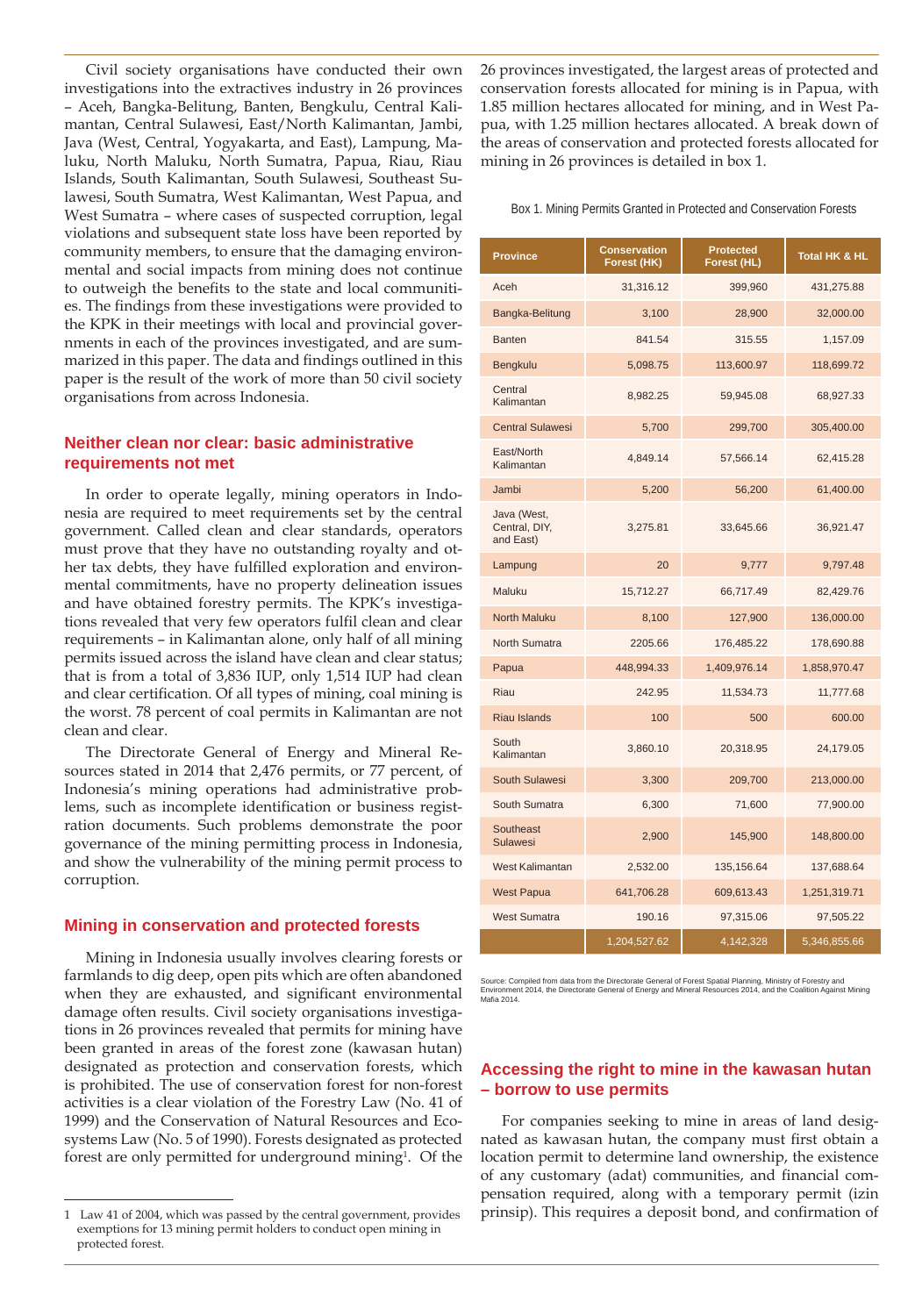community consultation. A borrow to use permit (IPPKH) must then be obtained from the Ministry of Environment and Forestry (MoEF). The permit requires technical submissions including an exploration/feasibility report, and details of and post-mining reclamation plans. Conditions of IPPKH permits specify that permit holders must return the kawasan hutan to its original conditions once mining has been completed, however in reality most permit holder do not fulfill these obligations leaving the forest and water systems ruined.

There are more than 548 permit holders operating in conservation and protected forests, with 274 permit holders operating in each. Of the data collected, Central Sulawesi has granted the greatest number of mining permits in conservation forest, with 105 permits, followed by East Kalimantan, with 62 mining business permits. Across all of Kalimantan there are 124 mining companies operating in conservation forests – covering an area as wide as 37 percent of the total conservation forest zone in Indonesia.

# **Problematic mining business permits give rise to massive potential state revenue losses**

Where mining occurs illegally, without adhering to basic clean and clear standards, the financial benefit of mining is diminished, meaning that the state and local communities do not benefit. Potential revenue losses are determined based on Government Regulation No. 9 of 2012 on tariffs and non-tax state revenue, and by calculating the shortfall between potential state revenue and the actual revenue received in the 26 provinces under investigation. Rp 1.3 trillion (US\$96.3 million) between 2010 and 2013 was recorded in the 26 provinces studied. Poor mining governance is leading to minimal economic benefit to both the state and local communities.

**The highest potential revenue loss from the coal and minerals sector was recorded in Kalimantan.** Kalimantan recorded potential state revenue losses of Rp 2.3 billion from unpaid royalties and Rp 574.9 billion from land rent. Sumatra followed, with potential losses of Rp 510.7 billion from

#### Potential state revenue losses in 16 provinces

| Province                        | Total (Rp)           |  |
|---------------------------------|----------------------|--|
| Aceh                            | 11,917,449,638.27    |  |
| Bangka Belitung                 | 19,254,575,953.89    |  |
| <b>Banten</b>                   | 5,359,096,284.78     |  |
| Bengkulu                        | 25,054,970,490.00    |  |
| <b>Central Kalimantan</b>       | 145,136,075,806.52   |  |
| <b>Central Sulawesi</b>         | 48,348,833,528.03    |  |
| East/North Kalimantan           | 218,302,616,345.32   |  |
| Jambi                           | 35,306,888,690.76    |  |
| Java (West, Central, Diy, East) | 8,630,000,000.00     |  |
| Lampung                         | 10,462,619,132.00    |  |
| Maluku                          | 22,473,615,688.36    |  |
| <b>North Maluku</b>             | 69,088,921,439.02    |  |
| North Sumatra                   | n/a                  |  |
| Papua                           | 140,142,402,548.52   |  |
| <b>Riau</b>                     | n/a                  |  |
| <b>Riau Islands</b>             | 7,213,035,788.05     |  |
| South Kalimantan                | 34,022,034,200.15    |  |
| South Sulawesi                  | 17,097,169,258.07    |  |
| South Sumatra                   | 113,015,263,062.58   |  |
| Southeast Sulawesi              | 34,952,476,708.40    |  |
| <b>West Sumatra</b>             | n/a                  |  |
| West Kalimantan                 | 177,442,912,665.32   |  |
| <b>West Papua</b>               | 162,423,000,000.00   |  |
| <b>Total</b>                    | 1,305,643,957,228.04 |  |
|                                 | (US\$96,366,285)     |  |